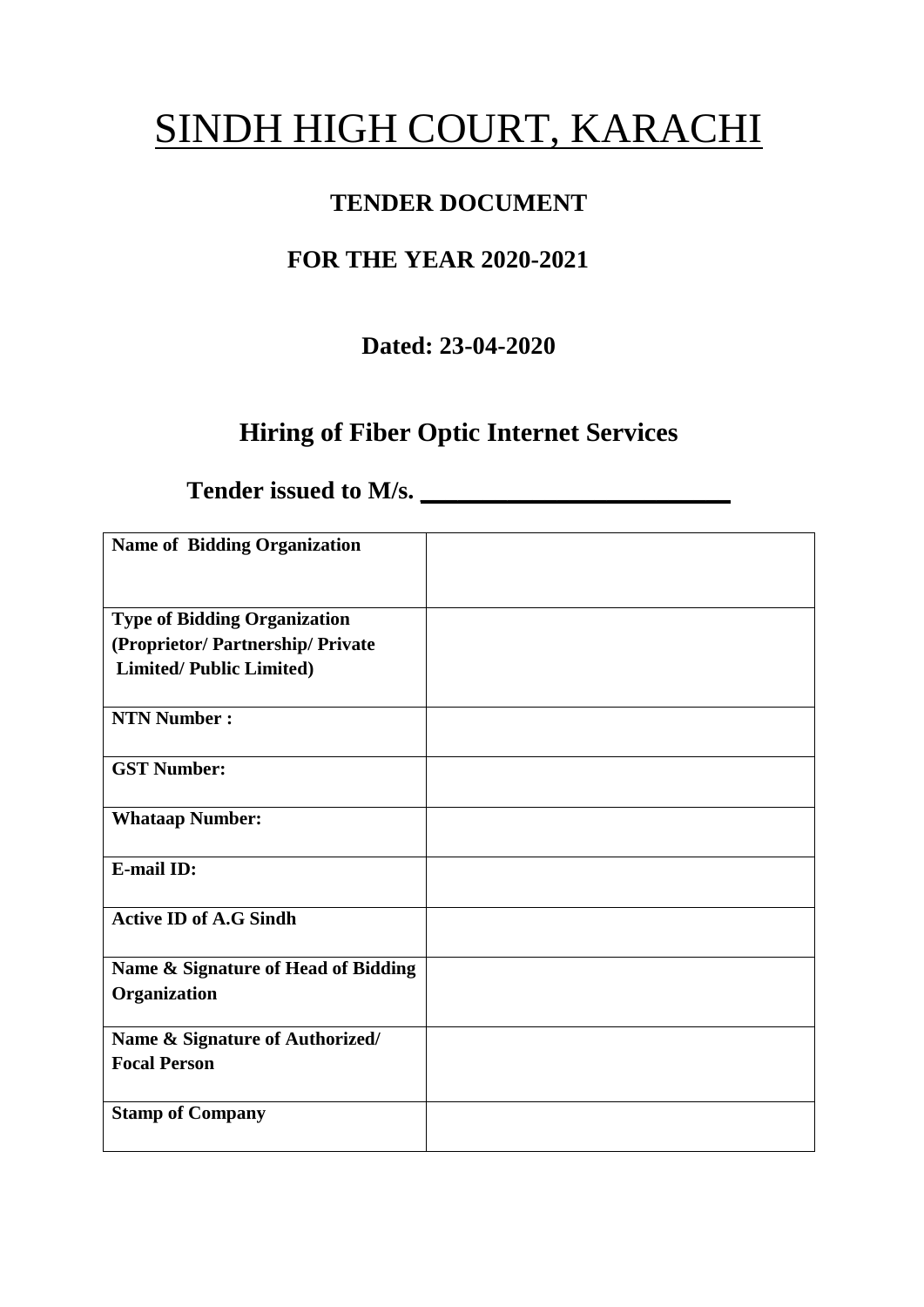### **Contents**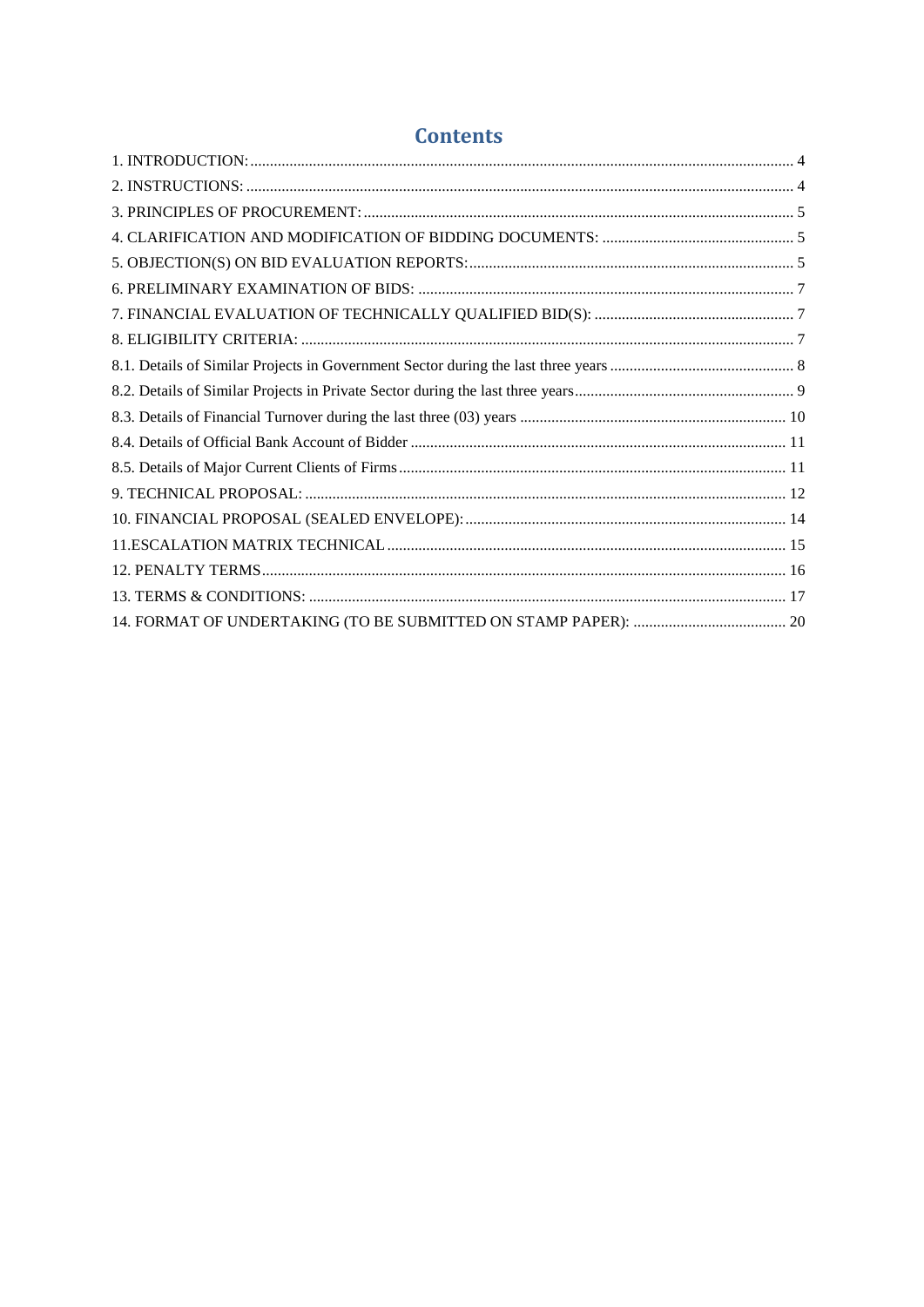Tender Document for hiring of Internet Bandwidth Services through Single Stage Two Envelope Method (separate technical & financial proposal)

Tender Reference No. \_\_\_\_\_\_\_\_\_\_\_\_\_ Dated\_\_\_\_\_\_\_\_\_\_\_\_\_\_

**To,** 

**The Learned Registrar, Sindh High Court, Karachi.**

Respected Sir,

We, the undersigned, offer to provide our services for **"Hiring of Fiber Optic Internet Services"**, as a Bid, sealed in an envelope. Mr. \_\_\_\_\_\_\_\_\_\_\_\_\_\_son of \_\_\_\_\_\_\_\_\_\_\_\_\_\_ holding CNIC No. \_\_\_\_\_\_\_\_\_\_\_\_\_\_\_\_, Cell No. \_\_\_\_\_\_\_\_\_\_\_\_\_\_\_\_\_ has been authorized to attend the Bid Meetings on behalf of our organization.

We understand that Sindh High Court is not bound to accept any Proposal you receive and reserves the right to accept or reject any offer and to annul the bidding process and reject all proposals without assigning any reason or having to owe any explanation whatsoever.

The decision of Purchase Committee shall be final and cannot be challenged on any ground at any forum and the Purchase Committee will not be liable for any loss or damage to any party acting in reliance thereon.

Sincerely,

| Name:               |  |
|---------------------|--|
| <b>Designation:</b> |  |
| <b>Signature:</b>   |  |
| Stamp:              |  |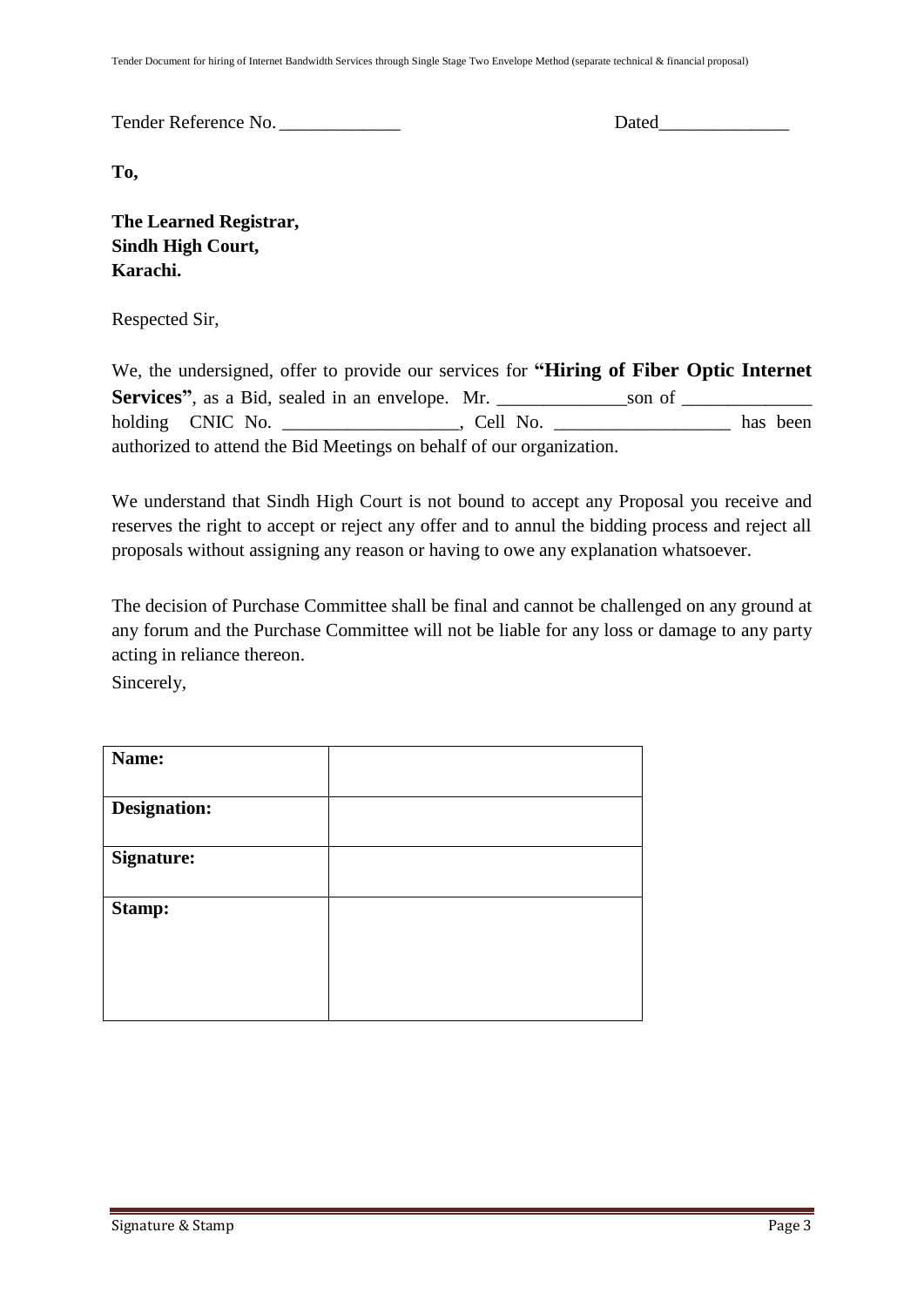# <span id="page-3-0"></span>**1. INTRODUCTION:**

#### Dear Tenderer:

The **SINDH HIGH COURT (SHC)** is the highest judicial institution of the province of [Sindh.](https://en.wikipedia.org/wiki/Sindh) We are interested in **hiring of Fiber Optic Internet Services (three internet connections from three different service providers)**, as mentioned in tender document, from your esteemed firm / agency for one financial year. The rates shall be valid for full term of the contract (one year).

### <span id="page-3-1"></span>**2. INSTRUCTIONS:**

- (a) The Sindh High Court, Karachi (SHC) expects that aspirant vendors should furnish all the required documents to ensure a transparent and genuine presentation. Therefore, it is necessary to fill in the Tender document meticulously and sign & stamp each and every page. **Moreover, attach required supporting documents according to the requirement**.
- (b) It is of utmost important to fill in the Tender Form in writing in ink or type. Do not leave any column/item blank. **If you want to leave the item/column un-answered please, write "Doesn't Apply/Doesn't Arise**'. If you need more space please attach a paper & clearly mention item/column name or number etc. that referred the column/item of the Tender Form.
- (c) The **last date to submit the Tender Document, separate technical & financial proposals in sealed envelopes is on or before 13th May, 2020 by 10:30 a.m.** in the Office of the Director General (Finance & Accounts), Sindh High Court, Karachi. **The technical proposals will be opened on the same day at 11:00 a.m.** in the presence of representatives who may care to attend. Date and time of opening of **financial proposals** of technically qualified bids will be communicated to the technically qualified bidders in advance through website of Sindh High Court.
- (d) **Bid Security of 1% of total annual fee (without taxes)** will be submitted along with Tender Document in shape of "PAY ORDER" OR "BID SECURITY FORM" in the name of Registrar, Sindh High Court, Karachi, Karachi. Bid Security should be placed in sealed financial proposal.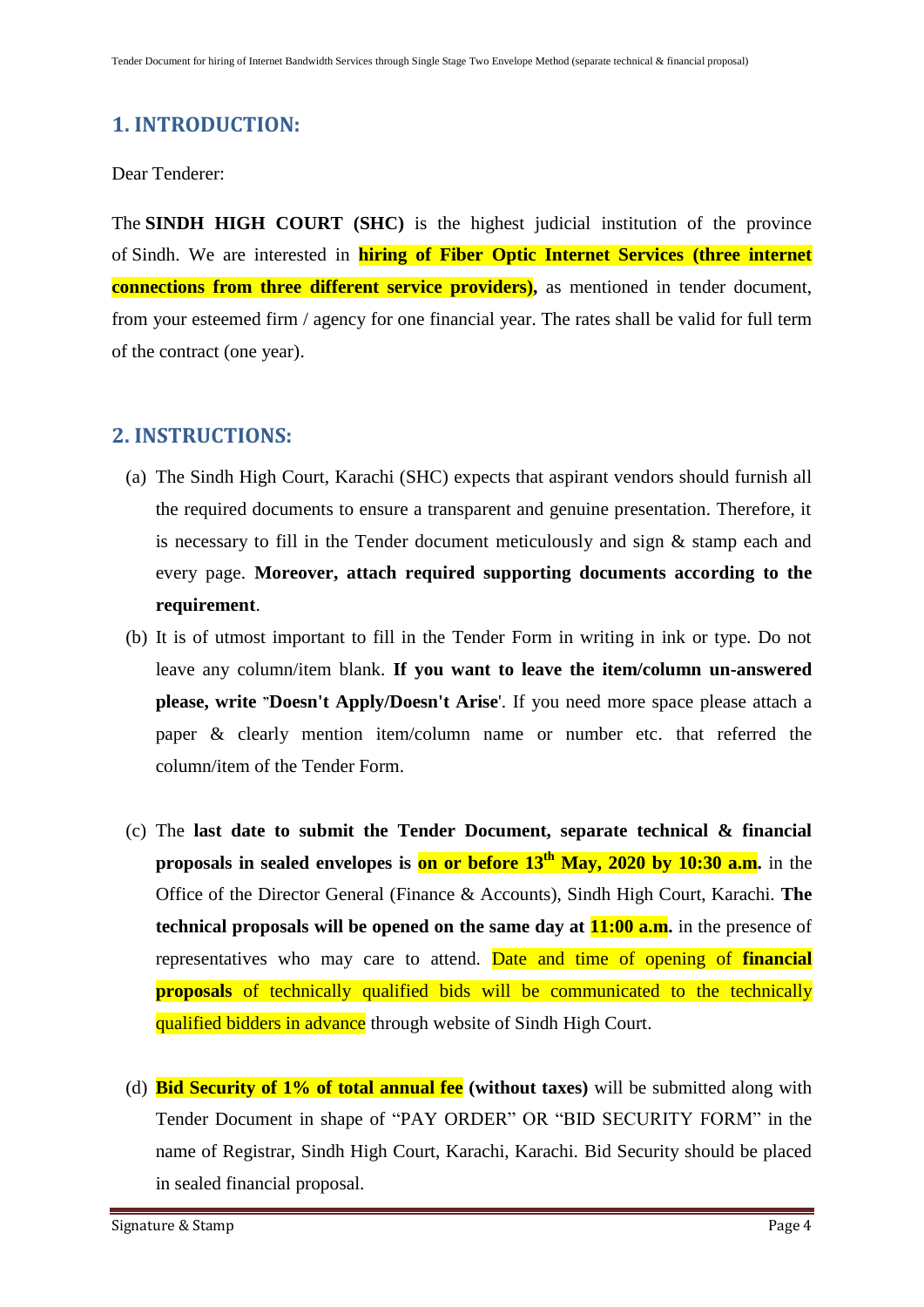#### <span id="page-4-0"></span>**3. PRINCIPLES OF PROCUREMENT:**

 Sindh High Court ensures that procurements are conducted in a *fair and transparent manner* and the object of procurement brings value for money to this Court. Hence, bidders are directed to provide soft copies of scanned tender documents, tax registration certificates, purchase orders, bank maintenance certificate, financial statements and undertaking. All such documents should be merged in one (01) PDF FILE for record.

#### <span id="page-4-1"></span>**4. CLARIFICATION AND MODIFICATION OF BIDDING DOCUMENTS:**

Bidding Document has been prepared by Procurement Committee as per rules. Clarifications (if any) for contents of bidding documents etc. may be sent to the Procurement Committee through Registrar, High Court in writing, at *least five calendar days prior* to the date of opening of bid. Clarification in response to a query shall be uploaded on the official website of Sindh High Court. All bidders are advised to visit the website of Sindh High Court for keeping them updated.

It is stated that contents of bidding documents etc. have been carefully read & understood. All queries have been properly answered by the concerned Officers of Sindh High Court well before in time. We do not have any objections on the contents of the biding documents.

| Name:             |  |
|-------------------|--|
|                   |  |
| Designation:      |  |
|                   |  |
| Signature & stamp |  |
|                   |  |
|                   |  |

### <span id="page-4-2"></span>**5. OBJECTION(S) ON BID EVALUATION REPORTS:**

 Bid Receiving Time Sheet, Bid Attendance Sheet, Eligibility Criteria Report, Technical Bid Evaluation Report and Financial Bid Evaluation Report shall be uploaded on the official website of High Court of Sindh. Bidders are advised to visit the website of Sindh High Court on daily basis for general information & downloading of tender reports.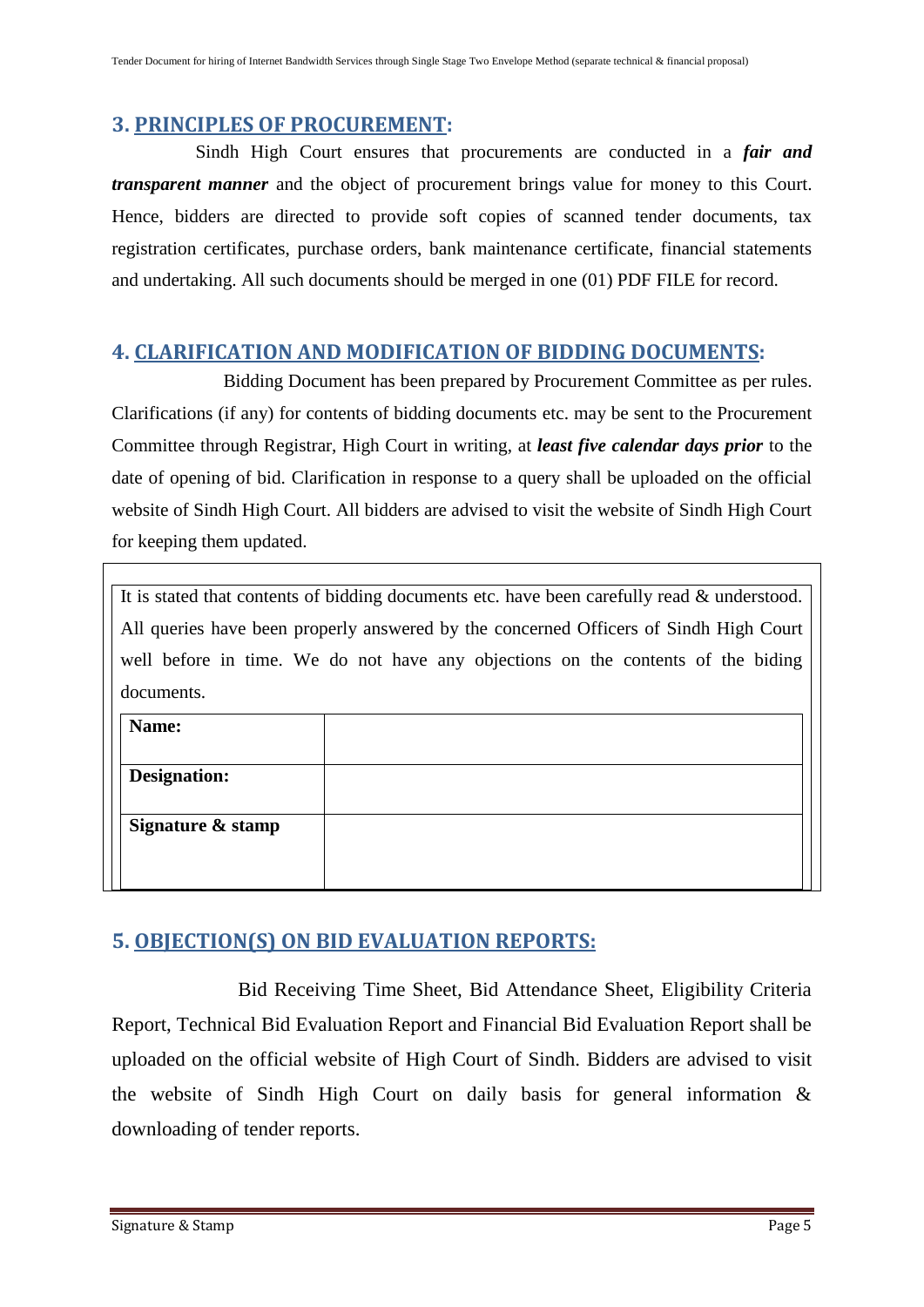If you are disqualified and you think is that your disqualification is not justified then you do not need to worry. Our process is very clear & transparent. In case of disqualification on the basis of either eligibility criteria or technical specifications, you are required to submit your objections along with solid documentary proof within three (03) calendar days of uploading of report. The Committee will again scrutinize your tender documents/ mandatory documents/ technical proposal and take appropriate action as per rules. Decision taken by the Committee shall be uploaded on the official website of Sindh High Court.

Hence, Bidders are directed to submit Objection(s) if any within THREE (03) calendar days of uploading of reports. Thereafter, no objection shall be entertained and Final Reports shall be issued for further process.

 It is undertaken that it is our responsibility to visit official website of Sindh High Court on daily basis and download the above mentioned bid reports from the official website of Sindh High Court. It is also undertaken that objection (s) if any will be submitted within THREE (03) calendar days of uploading of reports and we will not submit any objection after the lapse of time.

| <b>Name</b>        |  |
|--------------------|--|
| <b>Designation</b> |  |
| <b>Cell Number</b> |  |
| Signature & stamp  |  |
|                    |  |
|                    |  |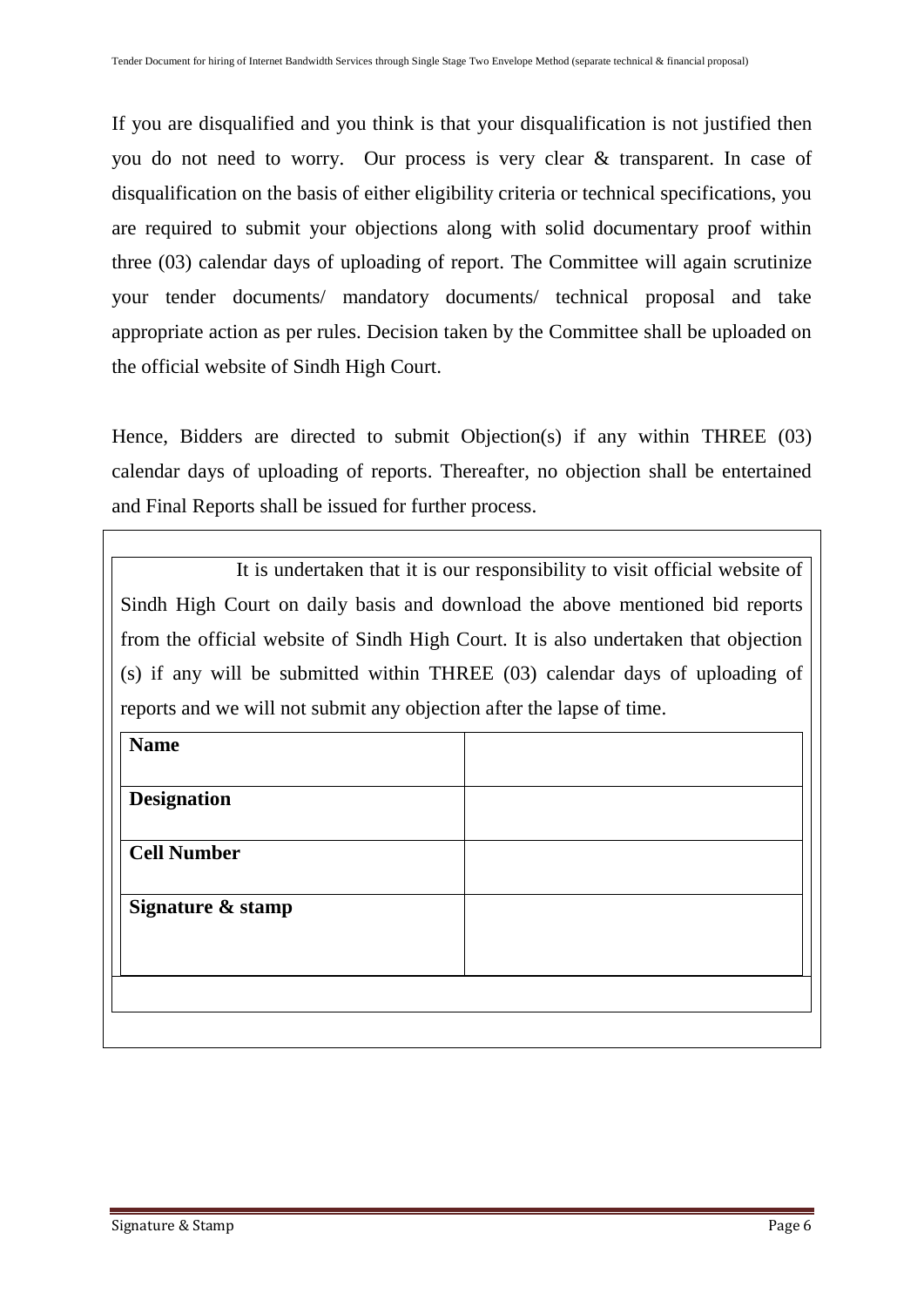### <span id="page-6-0"></span>**6. PRELIMINARY EXAMINATION OF BIDS:**

 Procurement Committee as mentioned above shall examine the bids to confirm that all required documents (soft & hard copies) and specifications/ technical documentation requested in bidding documents have been provided, and to determine the completeness of each document submitted. If any of the required documents or information is missing, the bid shall be rejected. Further, Sindh High Court shall examine the Bid to confirm that all terms and conditions specified in the bidding documents have been accepted by the Bidder without any material deviation or reservation.

#### <span id="page-6-1"></span>**7. FINANCIAL EVALUATION OF TECHNICALLY QUALIFIED BID(S):**

 **Financial Evaluation of technically qualified Bid (s) shall be done on the basis of monthly fee**. Three (03) Internet Connections of 20 Mbps each will be availed from three (03) different Service Providers instead of single Service Provider.

| S.No.          | <b>Eligibility Criteria</b>                                        | Requirement | Flag         |
|----------------|--------------------------------------------------------------------|-------------|--------------|
| $\mathbf{1}$   | Complete filled, signed and stamped tender documents               | Mandatory   | $\mathbf{A}$ |
| 2              | Profile of company/ firm along with relevant documents             | Mandatory   | $\bf{B}$     |
| $\overline{3}$ | Registration with relevant tax authorities (copies required)       | Mandatory   | $\mathbf C$  |
| $\overline{4}$ | Registration with relevant regulatory authorities for              |             | D            |
|                | providing internet and data services in Sindh.                     |             |              |
| $\overline{5}$ | At least ten (10) similar projects in Government/ Private          | Mandatory   | E            |
|                | Sector during the last three $(03)$ years i.e. 2017, 2018 &        |             |              |
|                | 2019.                                                              |             |              |
| 6              | Total Financial turnover of at least Rs. 10 million during         | Mandatory   | $\mathbf{F}$ |
|                | the last three years i.e. $2017$ , $2018 \& 2019$ . (authenticated |             |              |
|                | financial statements are required)                                 |             |              |
| $\overline{7}$ | Undertaking on judicial stamp paper that firm has never            | Mandatory   | G            |
|                | been blacklisted by any government semi government,                |             |              |
|                | autonomous and stated owned organization.                          |             |              |

#### <span id="page-6-2"></span>**8. ELIGIBILITY CRITERIA:**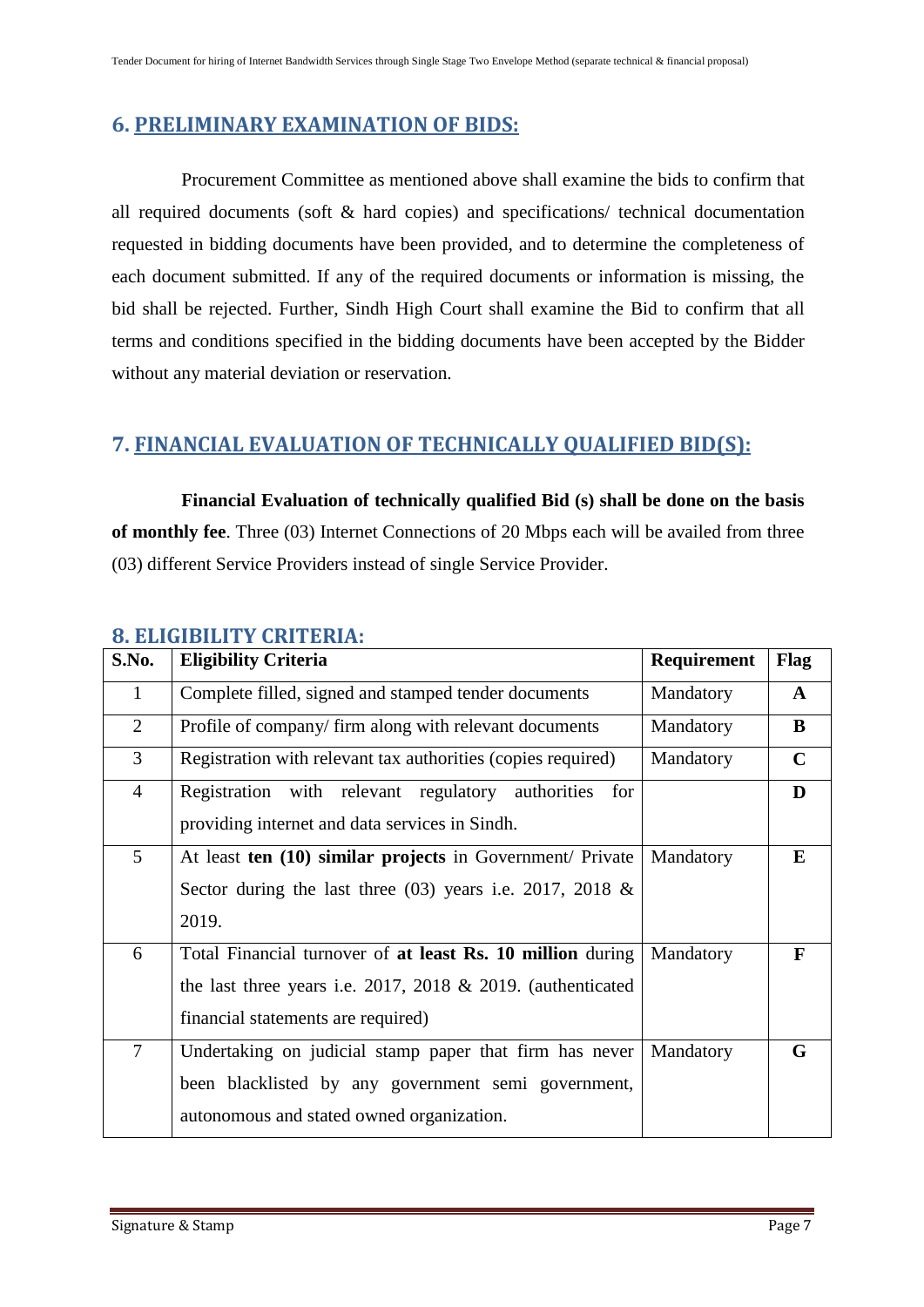It is undertaken that I have provided soft and hard copies of the above mentioned documents. It is understood that Sindh High Court reserves the right to reject our bid/ disqualify us in case of non-availability of the above mentioned documents and decision of Sindh High Court shall be final.

| Name:               |  |
|---------------------|--|
|                     |  |
| <b>Designation:</b> |  |
|                     |  |
| Signature & stamp   |  |
|                     |  |
|                     |  |

#### <span id="page-7-0"></span>**8.1. Details of Similar Projects in Government Sector during the last three years**

| S.No           | <b>Name of Organization</b> | <b>Details</b><br>of<br><b>Service</b> | <b>Date</b><br><b>Issuance</b><br>of<br><b>Work Order</b> | $of$ Name<br>$\boldsymbol{\&}$<br><b>Contact</b><br><b>Number</b><br>for<br>verification of<br><b>Work Order</b> |
|----------------|-----------------------------|----------------------------------------|-----------------------------------------------------------|------------------------------------------------------------------------------------------------------------------|
| $\,1\,$        |                             |                                        |                                                           |                                                                                                                  |
| $\overline{2}$ |                             |                                        |                                                           |                                                                                                                  |
| $\overline{3}$ |                             |                                        |                                                           |                                                                                                                  |
| $\overline{4}$ |                             |                                        |                                                           |                                                                                                                  |
| $\overline{5}$ |                             |                                        |                                                           |                                                                                                                  |
| $\overline{6}$ |                             |                                        |                                                           |                                                                                                                  |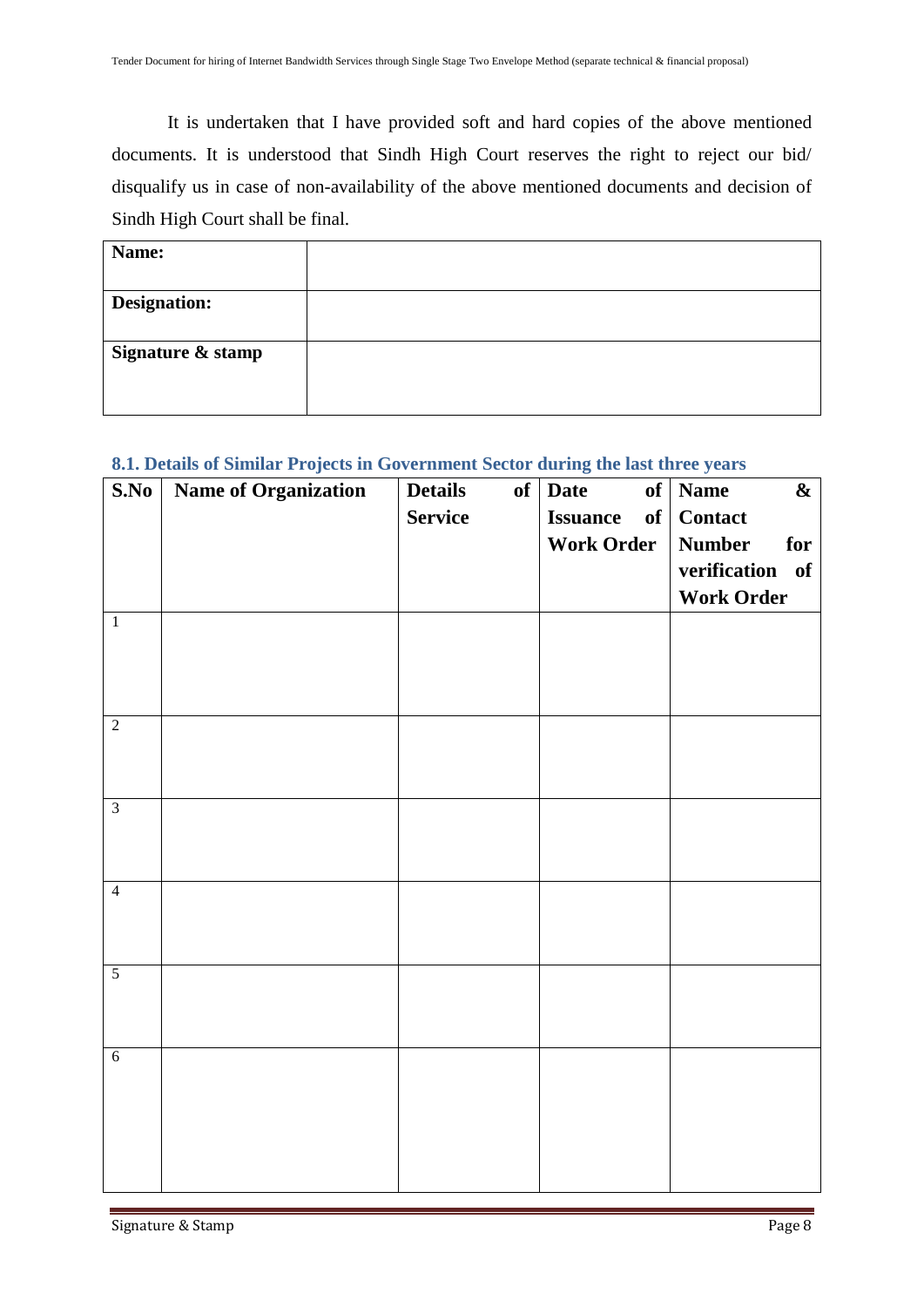| $\overline{7}$ |  |  |
|----------------|--|--|
| 8              |  |  |
| 9              |  |  |
| 10             |  |  |

#### <span id="page-8-0"></span>**8.2. Details of Similar Projects in Private Sector during the last three years**

| S.No           | <b>Name of Organization</b> | <b>Details</b> | $of$ Date             | of   Name<br>$\boldsymbol{\&}$ |
|----------------|-----------------------------|----------------|-----------------------|--------------------------------|
|                |                             | <b>Service</b> | <b>Issuance</b><br>of | <b>Contact</b>                 |
|                |                             |                | <b>Work Order</b>     | <b>Number</b><br>for           |
|                |                             |                |                       | verification of                |
|                |                             |                |                       | <b>Work Order</b>              |
| $\mathbf{1}$   |                             |                |                       |                                |
|                |                             |                |                       |                                |
|                |                             |                |                       |                                |
|                |                             |                |                       |                                |
| $\overline{2}$ |                             |                |                       |                                |
|                |                             |                |                       |                                |
|                |                             |                |                       |                                |
| $\overline{3}$ |                             |                |                       |                                |
|                |                             |                |                       |                                |
|                |                             |                |                       |                                |
| $\overline{4}$ |                             |                |                       |                                |
|                |                             |                |                       |                                |
|                |                             |                |                       |                                |
| $\overline{5}$ |                             |                |                       |                                |
|                |                             |                |                       |                                |
|                |                             |                |                       |                                |
| $\overline{6}$ |                             |                |                       |                                |
|                |                             |                |                       |                                |
|                |                             |                |                       |                                |
|                |                             |                |                       |                                |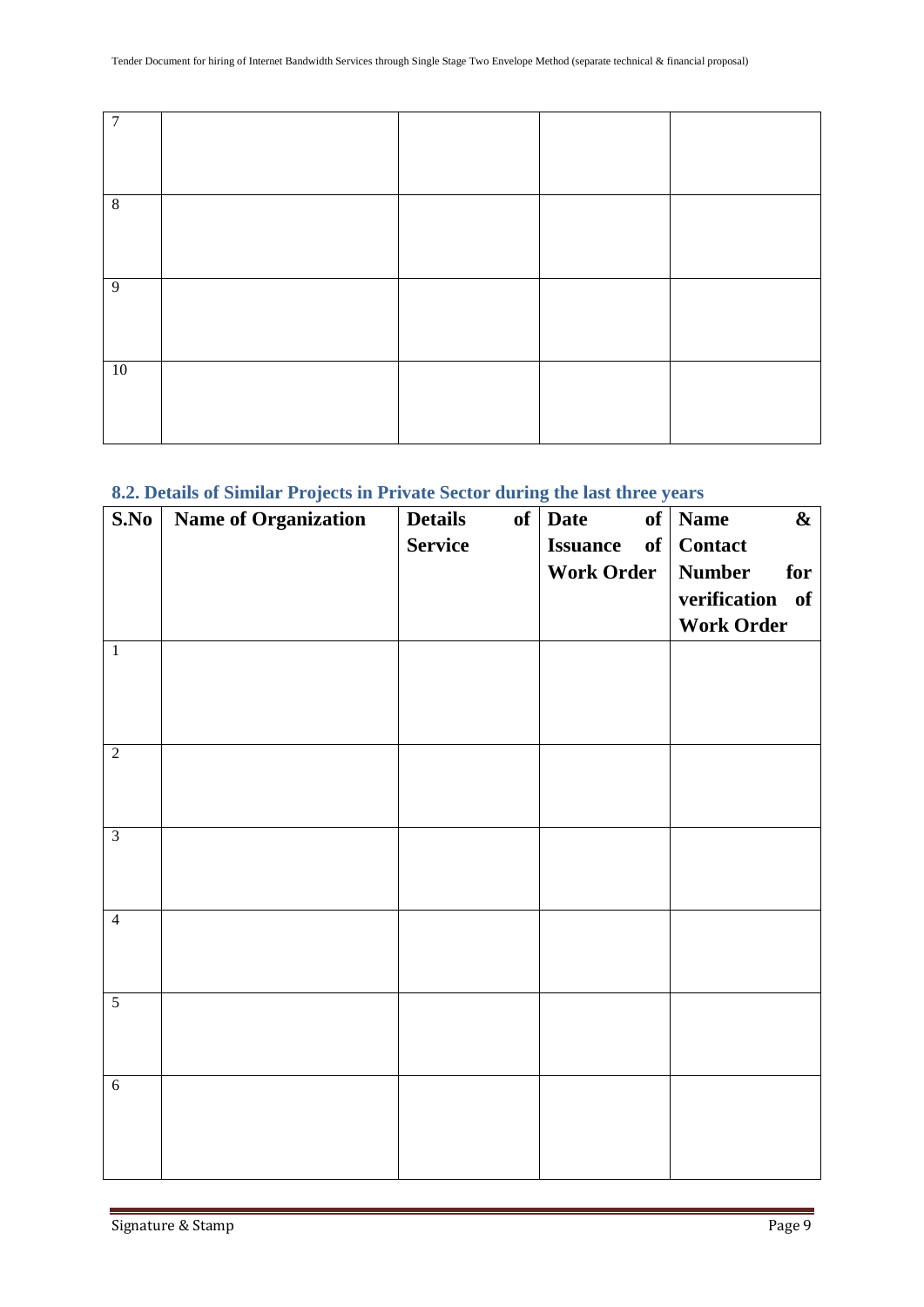#### <span id="page-9-0"></span>**8.3. Details of Financial Turnover during the last three (03) years**

| S.No           | <b>Financial Year</b> | Turnover/       | Sales | Turnover/ Sales (Rs.) in words |
|----------------|-----------------------|-----------------|-------|--------------------------------|
|                |                       | (Rs.) in figure |       |                                |
| $\mathbf{1}$   | 2017                  |                 |       |                                |
|                |                       |                 |       |                                |
|                |                       |                 |       |                                |
|                |                       |                 |       |                                |
|                |                       |                 |       |                                |
| $\overline{2}$ | 2018                  |                 |       |                                |
|                |                       |                 |       |                                |
|                |                       |                 |       |                                |
|                |                       |                 |       |                                |
|                |                       |                 |       |                                |
| 3              | 2019                  |                 |       |                                |
|                |                       |                 |       |                                |
|                |                       |                 |       |                                |
|                |                       |                 |       |                                |
|                |                       |                 |       |                                |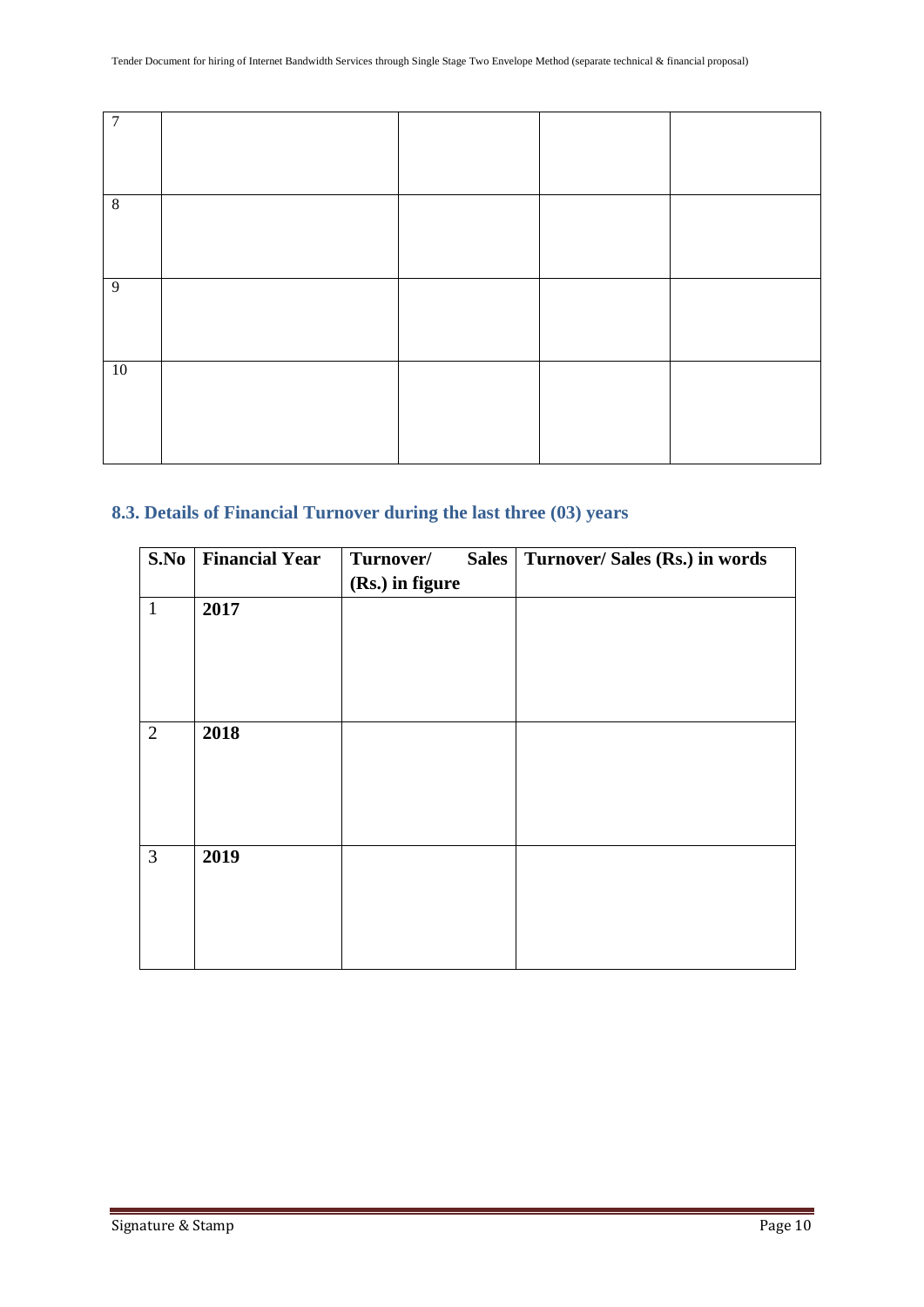#### <span id="page-10-0"></span>**8.4. Details of Official Bank Account of Bidder**

| <b>Name of Bank</b>        |  |
|----------------------------|--|
|                            |  |
|                            |  |
| <b>Branch Code</b>         |  |
|                            |  |
|                            |  |
| <b>Address of Bank</b>     |  |
|                            |  |
|                            |  |
| <b>Bank Account Number</b> |  |
|                            |  |
|                            |  |
| <b>Available Balance</b>   |  |
|                            |  |
|                            |  |

#### <span id="page-10-1"></span>**8.5. Details of Major Current Clients of Firms**

| S. No.         | <b>Name of Client</b> | <b>Name of Focal Person</b> | <b>Contact Number</b> |
|----------------|-----------------------|-----------------------------|-----------------------|
| $\mathbf{1}$   |                       |                             |                       |
| $\overline{2}$ |                       |                             |                       |
| $\overline{3}$ |                       |                             |                       |
| $\overline{4}$ |                       |                             |                       |
| $\overline{5}$ |                       |                             |                       |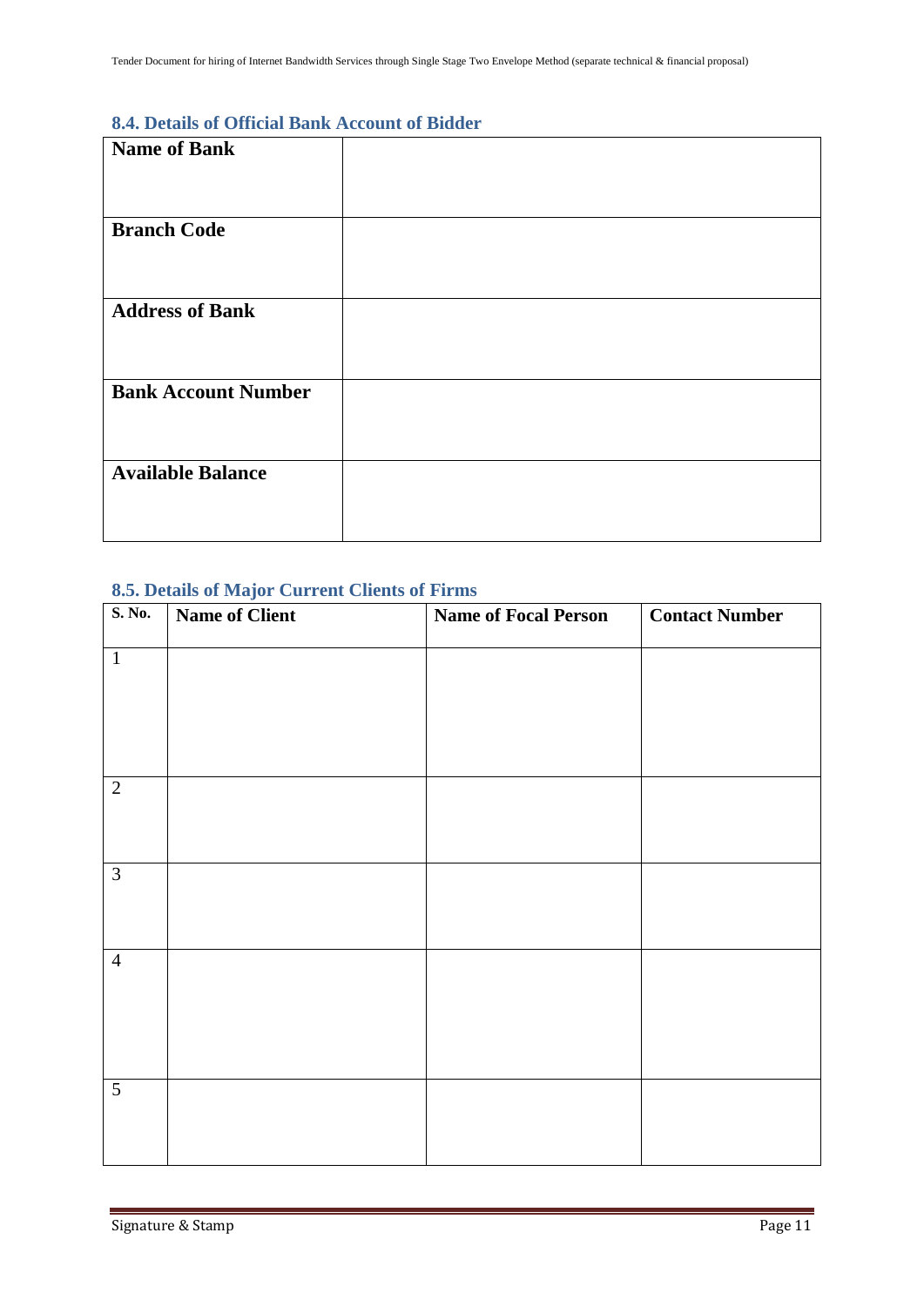## <span id="page-11-0"></span>**9. TECHNICAL PROPOSAL:**

Technical Proposal should include detail description as per following requirement of Sindh High Court.

|  |  |  |  | The Operator shall provide Services over Fiber Optic only, as mentioned below:- |  |
|--|--|--|--|---------------------------------------------------------------------------------|--|
|  |  |  |  |                                                                                 |  |

| No. OF                       |                             | <b>REQUIRE</b>      | <b>STATI</b>      | <b>Primary</b> | <b>Backup</b> |
|------------------------------|-----------------------------|---------------------|-------------------|----------------|---------------|
| <b>CONNE</b><br><b>CTION</b> | <b>DESCRIPTION</b>          | D<br><b>BANDWID</b> | C/<br><b>LIVE</b> |                |               |
| S                            |                             | TH                  | <b>IPs</b>        |                |               |
| 1 <sup>st</sup>              | Provision<br>of<br>Internet | 20 Mbps             | 16 Static         | <b>MF</b>      | <b>MF</b>     |
|                              | Bandwidth Services<br>over  | <b>CIR</b>          | IPs               |                |               |
|                              | Fiber Optic Cable at Data   |                     |                   |                |               |
|                              | Center, I.T. Department,    |                     |                   |                |               |
|                              | Sindh High Court (SHC)      |                     |                   |                |               |
| 2 <sup>nd</sup>              | Provision<br>of<br>Internet | 20 Mbps             | 16 Static         | <b>MF</b>      | <b>MF</b>     |
|                              | Bandwidth Services<br>over  | <b>CIR</b>          | IPs               |                |               |
|                              | Fiber Optic Cable at Data   |                     |                   |                |               |
|                              | Center, I.T. Department,    |                     |                   |                |               |
|                              | Sindh High Court (SHC)      |                     |                   |                |               |
| 3 <sup>rd</sup>              | Provision<br>of<br>Internet | 20 Mbps             | 16 Static         | <b>MF</b>      | <b>MF</b>     |
|                              | Bandwidth Services<br>over  | <b>CIR</b>          | IPs               |                |               |
|                              | Fiber Optic Cable at Data   |                     |                   |                |               |
|                              | Center, I.T. Department,    |                     |                   |                |               |
|                              | Sindh High Court (SHC)      |                     |                   |                |               |

#### 1. CIR (**Committed Information Rate**) Internet Bandwidth Over Fiber Optic Cable.

- 2. The ISP must provide a usage report i.e. MRT Graph that can be accessed directly by Technical Staff of IT Department Sindh High Court.
- 3. To keep the internet connectivity up to its maximum extent and running, Services Level Agreement (SLA) uptime should be 99.30%.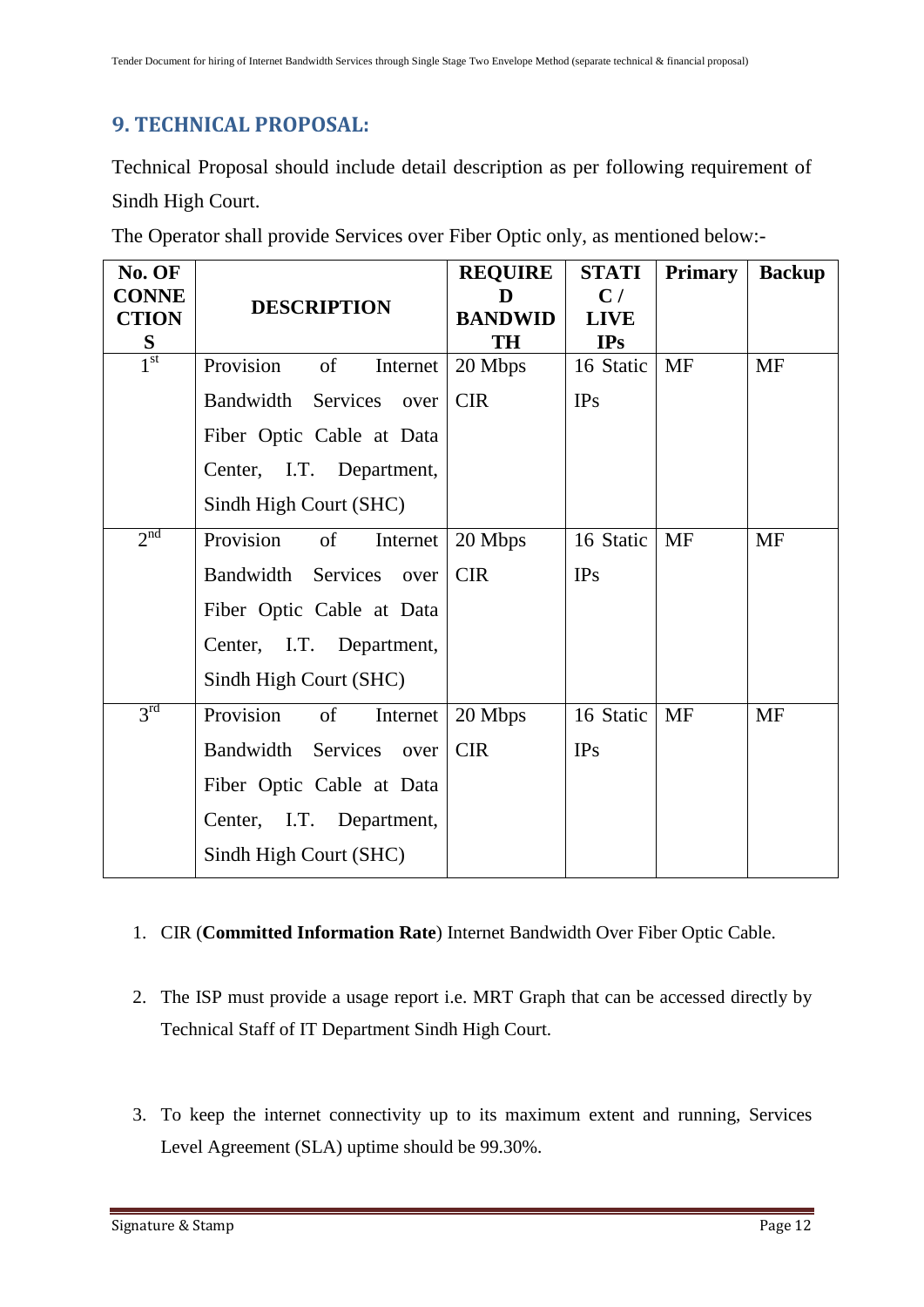- 4. Service Provider should be a Major Bandwidth Distributor *(having own Fiber Optic Cable)*.
- 5. Primary Media should be Optical Fiber Cable.
- 6. Redundant / Backup/ Secondary Media should also be the same (i.e. Redundant Fiber Optic Cable).
- 7. In case of any failover, the route of redundant/ back-up link must be different from primary Fiber Optic Cable path.
- 8. The internet connectivity along with all related devices /equipment e.g. switches, routers, modules, convertors etc. will be directly terminated in the Data Center of SHC.
- 9. Internet connectivity from Primary to Backup/Redundant links must be auto swapped in case of any failover.
- 10. All civil work e.g. installation, excavating, digging (soft & hard), curing, tunneling, laying, configuration and testing of the Fiber Optic Cable within the premises of SHC will be the responsibility of the Service Provider/ Vendor/ firm/ ISP.
- 11. The Service Provider shall provide Network availability, Problem Resolution and Operator Support to Sindh High Court.
- 12. The Service Provider shall be bound to provide long-haul/ Data/ Internet Services and support, demonstrated by its outstanding Service record, twenty-four hours a day, seven days a week (24x7) coverage, Service & Support.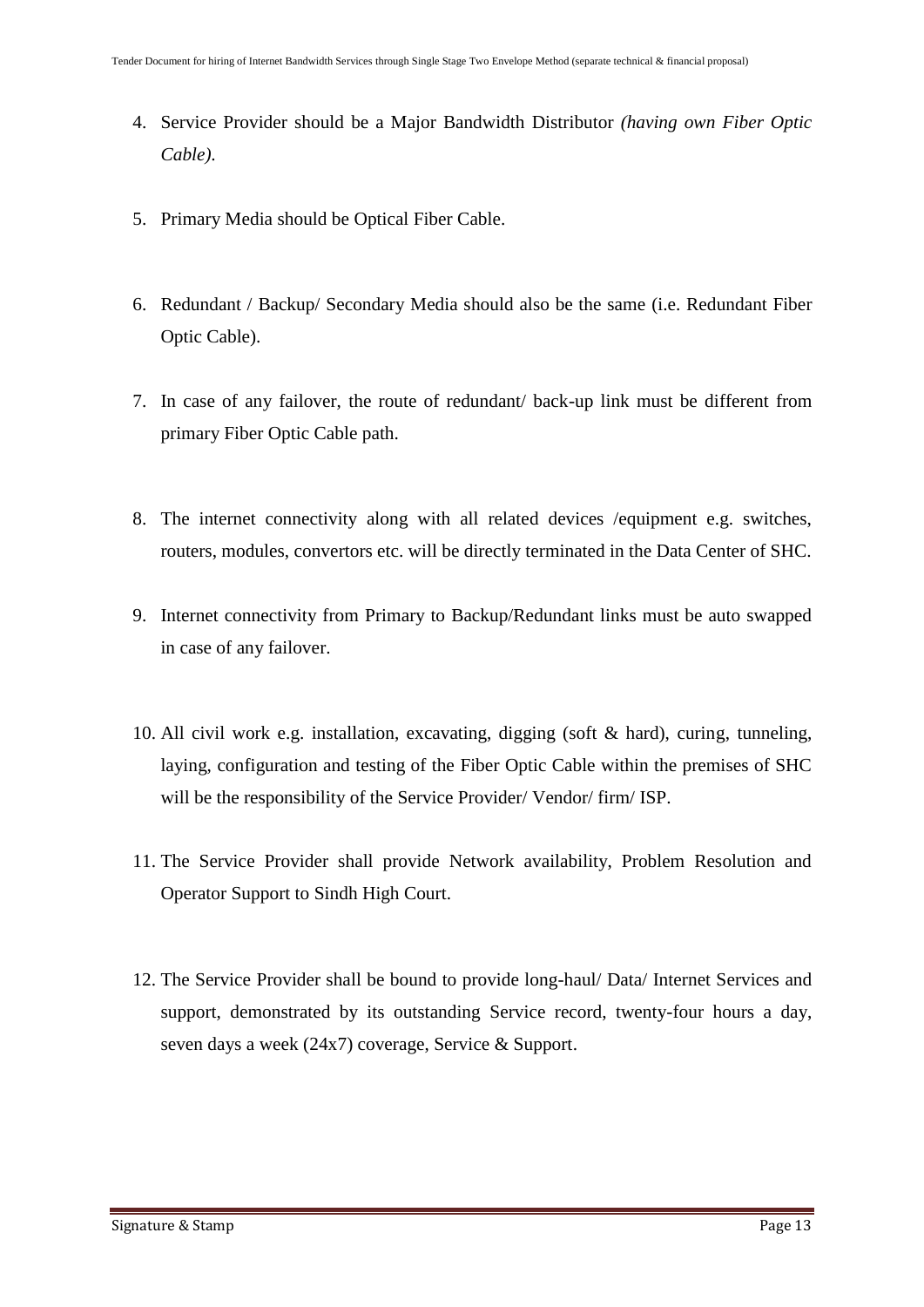### <span id="page-13-0"></span>**10. FINANCIAL PROPOSAL (SEALED ENVELOPE):**

- 1. Financial proposal should be sealed in separate envelope.
- 2. Monthly fee shall be in Pakistani Rupees.
- 3. Monthly fee shall be fixed for one year and cannot be changed on the basis of fluctuation/ changes in dollars/political/ economical other issues.
- 4. Monthly Service Fee should be inclusive of all types of rental fee of equipment, software etc.
- 5. Only fixed monthly fee will be paid by Sindh High Court on provision of invoice after each preceding month. All other charges (if any) will be responsibility of the service provider.
- 6. All Government taxes shall be applicable as per rules.
- 7. Taxes shall be deducted by the Office of A.G Sindh and its decision shall be final.
- 8. Bidder should be active vendor I.D at the time of submission of bill.
- 9. Bidder shall be bound to submit all required documents along with bill.

| <b>DESCRIPTION</b>                  | <b>REQUIRED</b><br><b>BANDWIDTH</b> | <b>STATIC/</b><br>LIVE IPS | <b>Monthly service</b><br>fee without taxes |
|-------------------------------------|-------------------------------------|----------------------------|---------------------------------------------|
|                                     |                                     |                            | in Pak Rupees                               |
| Provision of<br>Internet Bandwidth  | 20 Mbps                             | 16 Static IPs              |                                             |
| Services over Fiber Optic Cable at  | I CIR-                              |                            |                                             |
| Data Center, I.T. Department, Sindh |                                     |                            |                                             |
| High Court (SHC)                    |                                     |                            |                                             |

| <b>Name</b>        |  |
|--------------------|--|
|                    |  |
| <b>Designation</b> |  |
|                    |  |
| <b>Cell Number</b> |  |
|                    |  |
| Signature & stamp  |  |
|                    |  |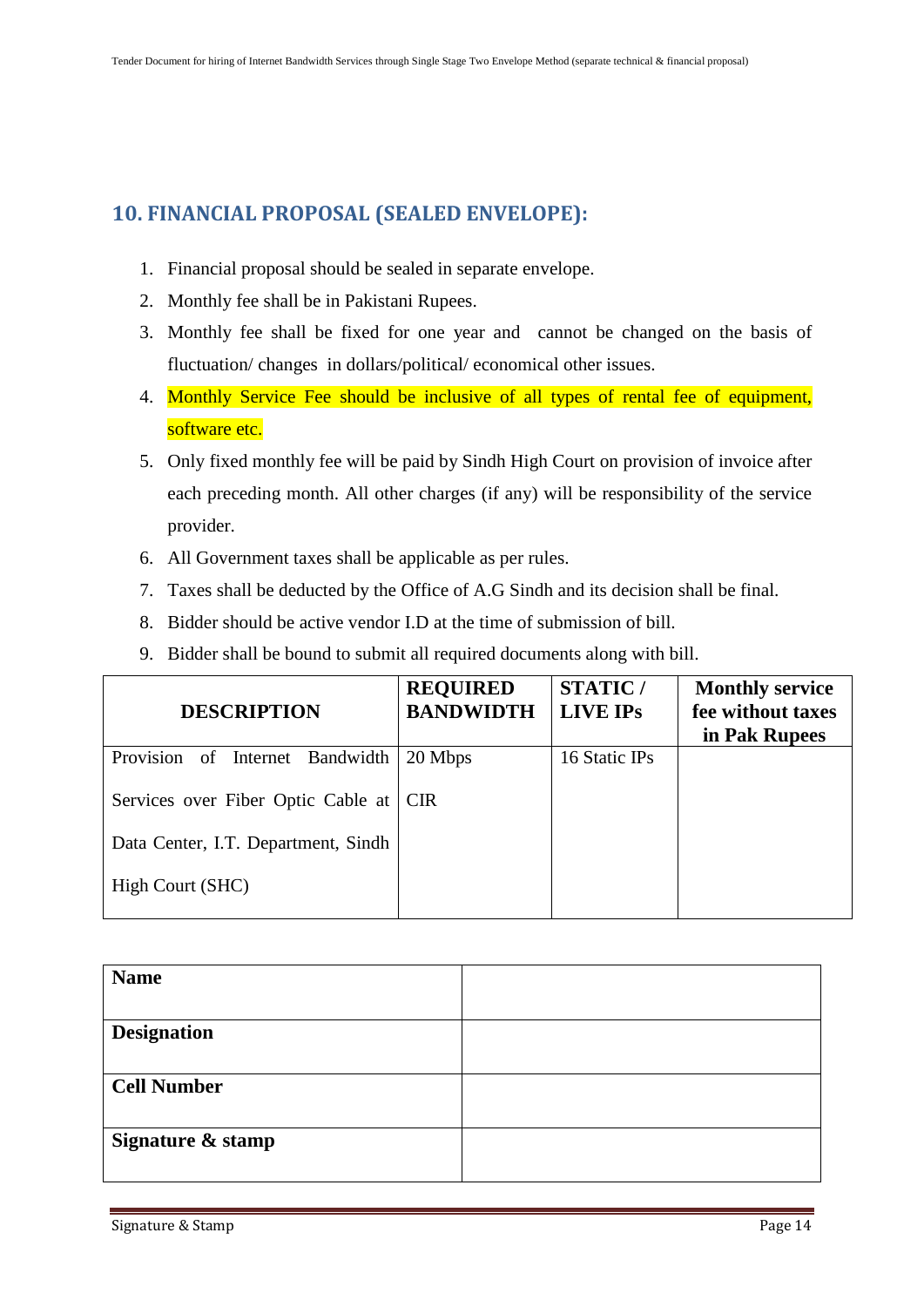# <span id="page-14-0"></span>**11.ESCALATION MATRIX TECHNICAL**

|             |                    | <b>Immediate</b>      |                      |
|-------------|--------------------|-----------------------|----------------------|
| <b>Name</b> | <b>Designation</b> | <b>Contact Number</b> | <b>Email Address</b> |
|             |                    |                       |                      |
|             |                    |                       |                      |
|             |                    |                       |                      |
|             |                    | <b>After 2 Hours</b>  |                      |
| <b>Name</b> | <b>Designation</b> | <b>Contact Number</b> | <b>Email Address</b> |
|             |                    |                       |                      |
|             |                    |                       |                      |
|             |                    | <b>After 4 Hours</b>  |                      |
| <b>Name</b> | <b>Designation</b> | <b>Contact Number</b> | <b>Email Address</b> |
|             |                    |                       |                      |
|             |                    |                       |                      |
|             |                    |                       |                      |
| <b>Name</b> | <b>Designation</b> | <b>Contact Number</b> | <b>Email Address</b> |
|             |                    |                       |                      |
|             |                    |                       |                      |
|             |                    |                       |                      |
|             |                    | <b>After 6 Hours</b>  |                      |
|             |                    |                       |                      |
| <b>Name</b> | <b>Designation</b> | <b>Contact Number</b> | <b>Email Address</b> |
|             |                    |                       |                      |
|             |                    |                       |                      |
|             |                    |                       |                      |
|             |                    | <b>After 8 Hours</b>  |                      |
| <b>Name</b> | <b>Designation</b> | <b>Contact Number</b> | <b>Email Address</b> |
|             |                    |                       |                      |
|             |                    |                       |                      |
|             |                    |                       |                      |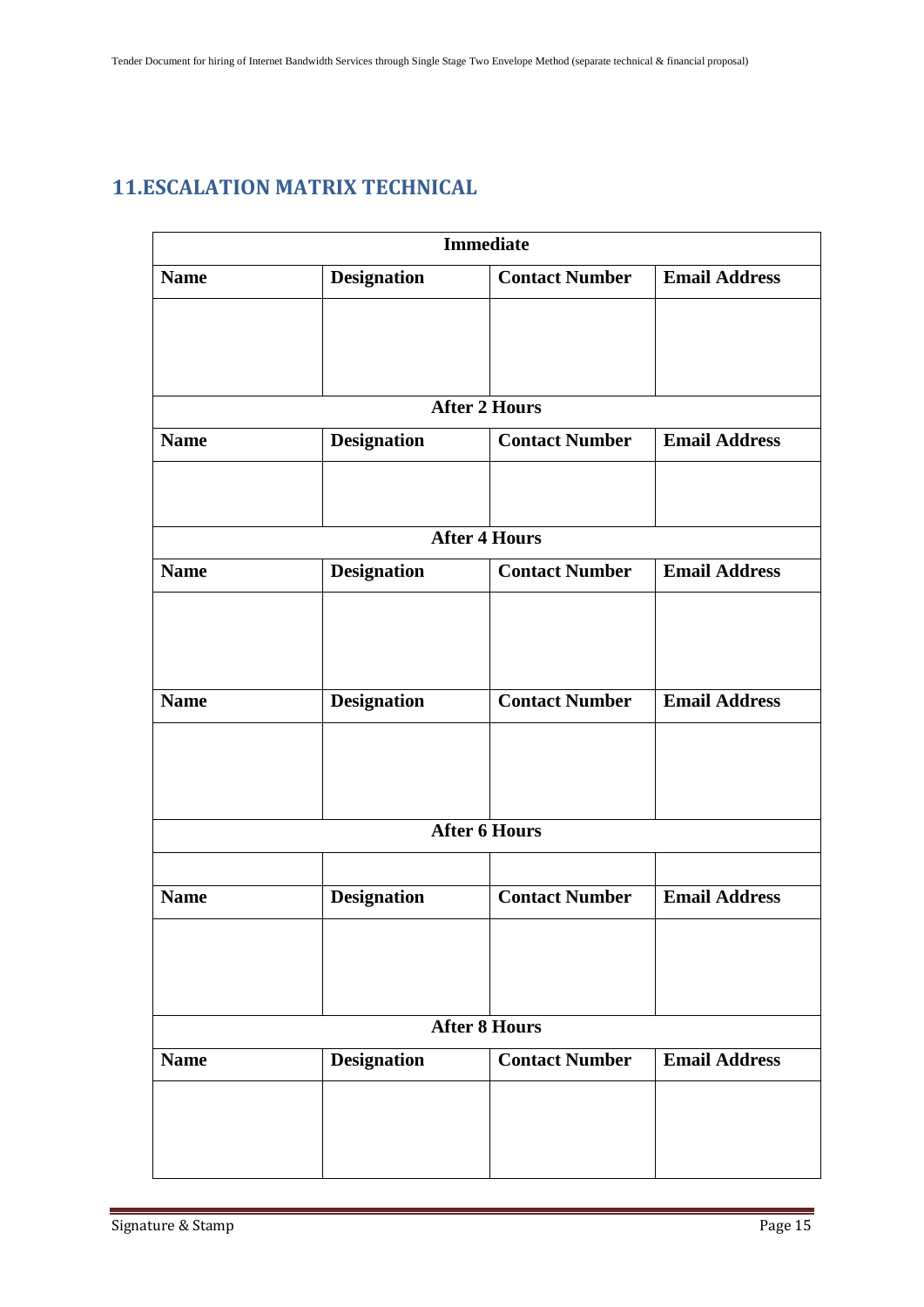### <span id="page-15-0"></span>**12. PENALTY TERMS**

| Link Down Age on per month basis                      | <b>Penalty Percentage</b> |
|-------------------------------------------------------|---------------------------|
| Less than or equal to 03 hours Monthly                | No Penalty                |
| Greater 3.1 Hours and Less than or equal to 06 Hours  | 2% of Monthly Invoice     |
| Monthly                                               |                           |
| Greater 6.1 Hours and Less than or equal to 10 Hours  | 5% of Monthly Invoice     |
| Monthly                                               |                           |
| Greater 10.1 Hours and Less than or equal to 15 Hours | 10% of Monthly Invoice    |
| Monthly                                               |                           |
| Greater 15.1 Hours and Less than or equal to 20 Hours | 20% of Monthly Invoice    |
| Monthly                                               |                           |
| Greater 20.1 Hours and Less than or equal to 30 Hours | 30% of Monthly Invoice    |
| Monthly                                               |                           |
| Greater 30.1 Hours and Less than or equal to 40 Hours | 40% of Monthly Invoice    |
| Monthly                                               |                           |
| Greater 40.1 Hours and Less than or equal to 50 Hours | 50% of Monthly Invoice    |
| Monthly                                               |                           |
| Greater 50.1 Hours and Less than or equal to 60 Hours | 60% of Monthly Invoice    |
| Monthly                                               |                           |
| Greater than 60 Hours Monthly                         | 100% of Monthly Invoice   |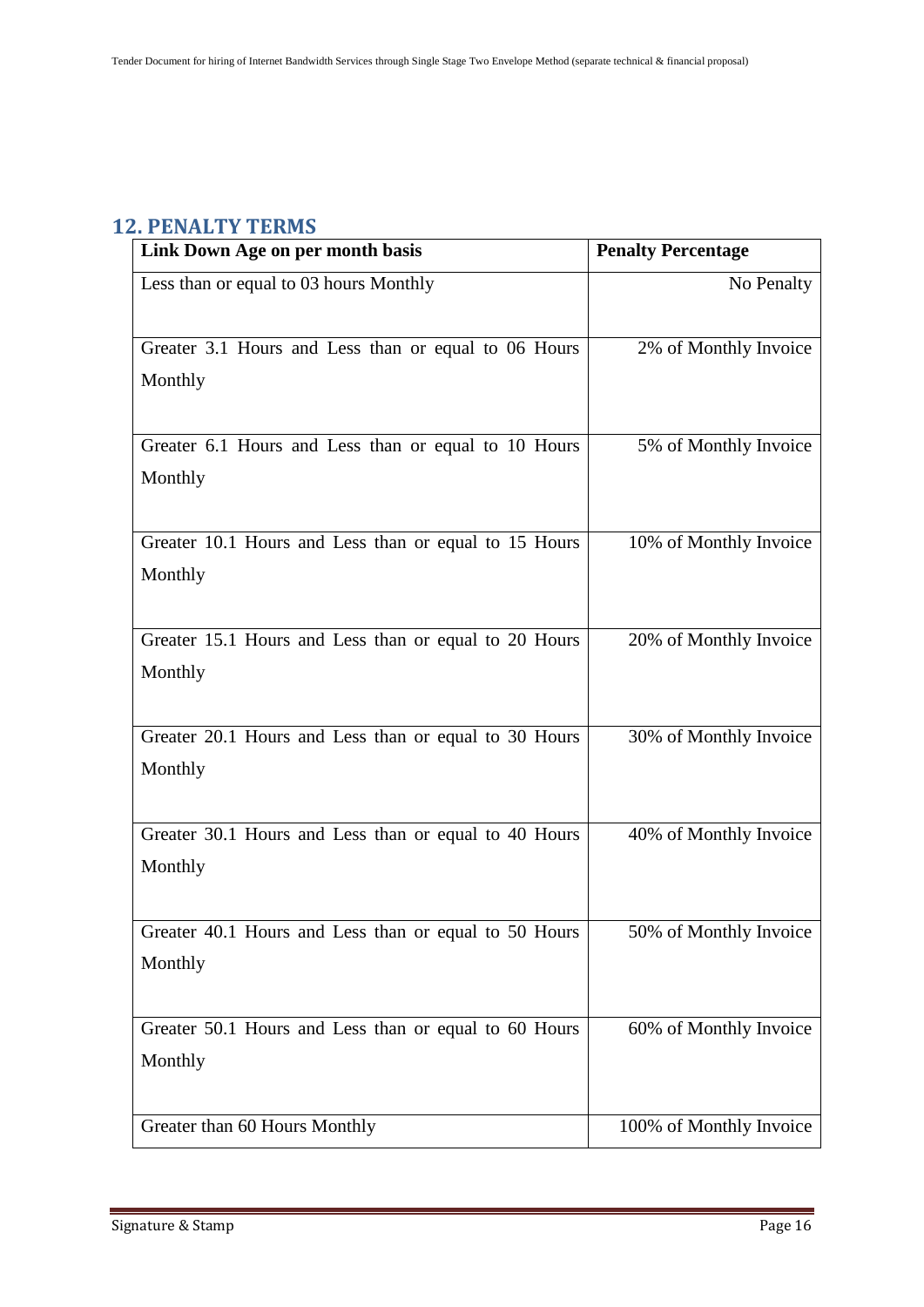### <span id="page-16-0"></span>**13. TERMS & CONDITIONS:**

- 1. Single Stage-Two Envelope method will be adopted for bidding process as per rules.
- 2. Company Profile along with relevant documents be attached with this document.
- 3. The rates quoted shall remain valid for one year. Unless terminated earlier, upon expiry, agreement for availing internet services shall be extendable upon mutual consent of the parties in writing. However, if none of the parties have served to the other, a termination notice prior to the expiry of the contract term, then the agreement shall automatically be renewed for a period of twelve months from the date of expiry of previous contract.
- 4. Bid(s) shall be in Pak rupees only and inclusive of all rental, software etc.
- 5. The bidder should quote its rates clearly, in the Financial Proposal in both figures and words.
- 6. No advance payment shall be made against the supply of equipment / software mentioned in this bidding document.
- 7. The provided equipment shall remain property of the successful service provider, whereas SHC shall pay rent of the equipment, included in the monthly charges.
- 8. Software should be arranged through the legal channels by providing all duties/taxes (if any) levied by the Govt. and towards this end.
- 9. Successful service provider shall ensure secure connectivity.
- 10.Service provider will be responsible for the safe supply of equipment / software at SHC, Karachi.
- 11.Regular monthly charges will be paid on provision of invoice after each preceding month.
- 12.Sindh High Court reserves the rights to cancel the tender, accept or reject any tender as per rules.
- 13.No transportation charges will be paid for any of the services.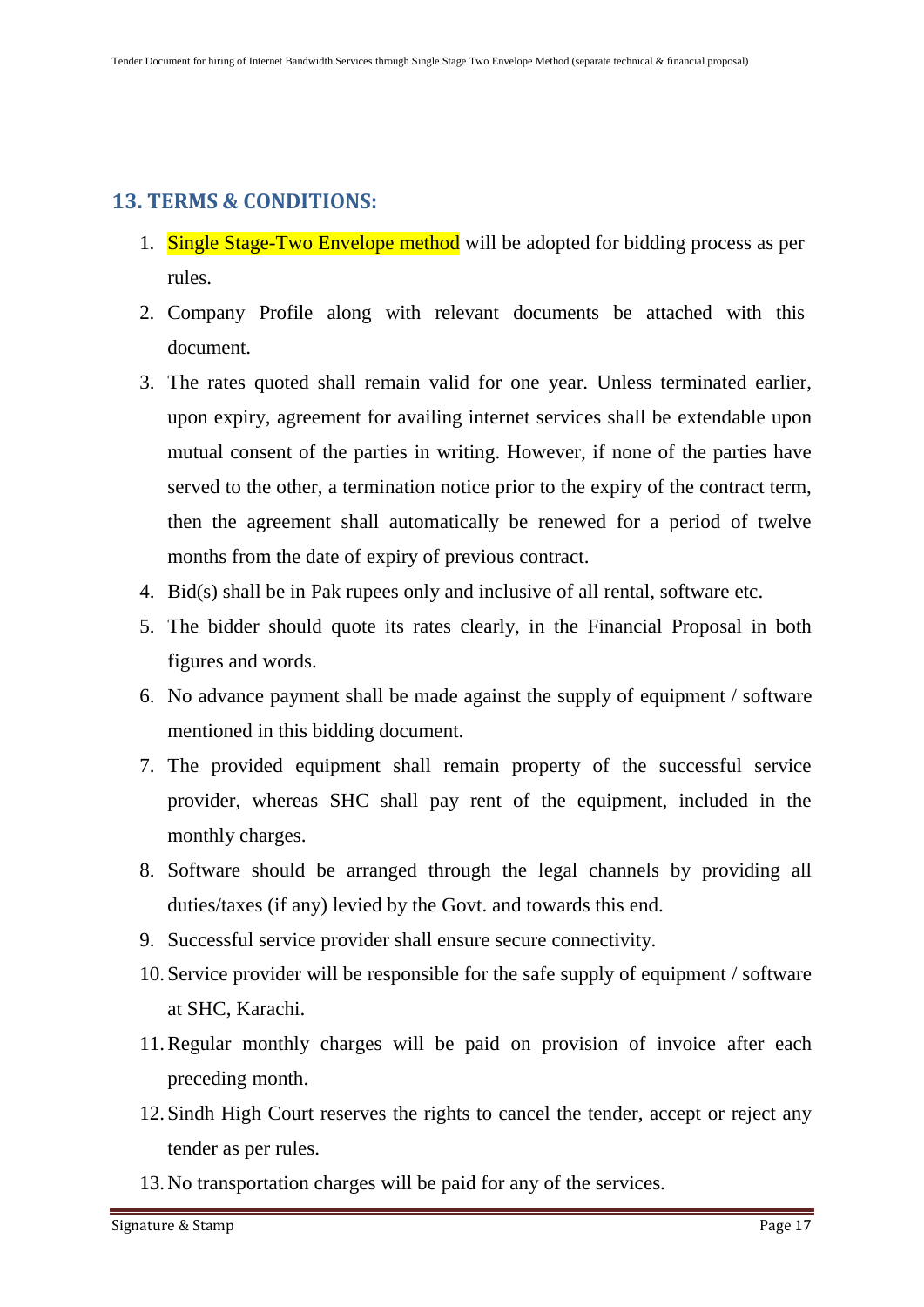- 14.The contract shall be terminated in case of violation of terms and conditions by the contractors.
- 15. All bids must be accompanied by an earnest money/ security of **1% of total annual fee (without taxes)**. The bid security of unsuccessful bidder will be released by SHC after award of work or after expiry of bid validity period as per rules whereas the bid security money of successful bidder will be released after the submission of performance security equivalent to 10% of contract price.
- 16.In case of any difference or dispute arises between the parties, the same shall be dealt with as per rules.
- 17.All rules, regulations and policies will be governed in accordance to the SPPRA.
- 18.General Sales Tax/ Service etc shall be paid as per rules. All taxes shall be deducted by the office of A.G Sindh and its decision shall be final.
- 19. SHC reserve the right to accept or reject any or all tender(s) or terminate proceedings at any stage in accordance to the rules & regulations framed by SPPRA. SHC, also reserve the right to issue Purchase Order for any single item to different lowest responsive bidders or issue Purchase Order for all the items to any lowest responsive bidder.
- 20. The contractor/ supplier will be liable for any mistakes in calculation of price/ rate and amount and shall be liable to suffer the loss arises at any stage of contract, due to mistakes in calculation.
- 21.All Government taxes (including Income tax and stamp duty), levies and charges will be charged as per applicable rates / / Work Order.
- 22. The contractor shall pay all the cost for preparation of legal documents of contract.
- 23.SSPRA Rules will be followed for all other terms and conditions not specified/ mentioned/ ambiguous in this tender document. Kindly read SPPRA Rules for further details.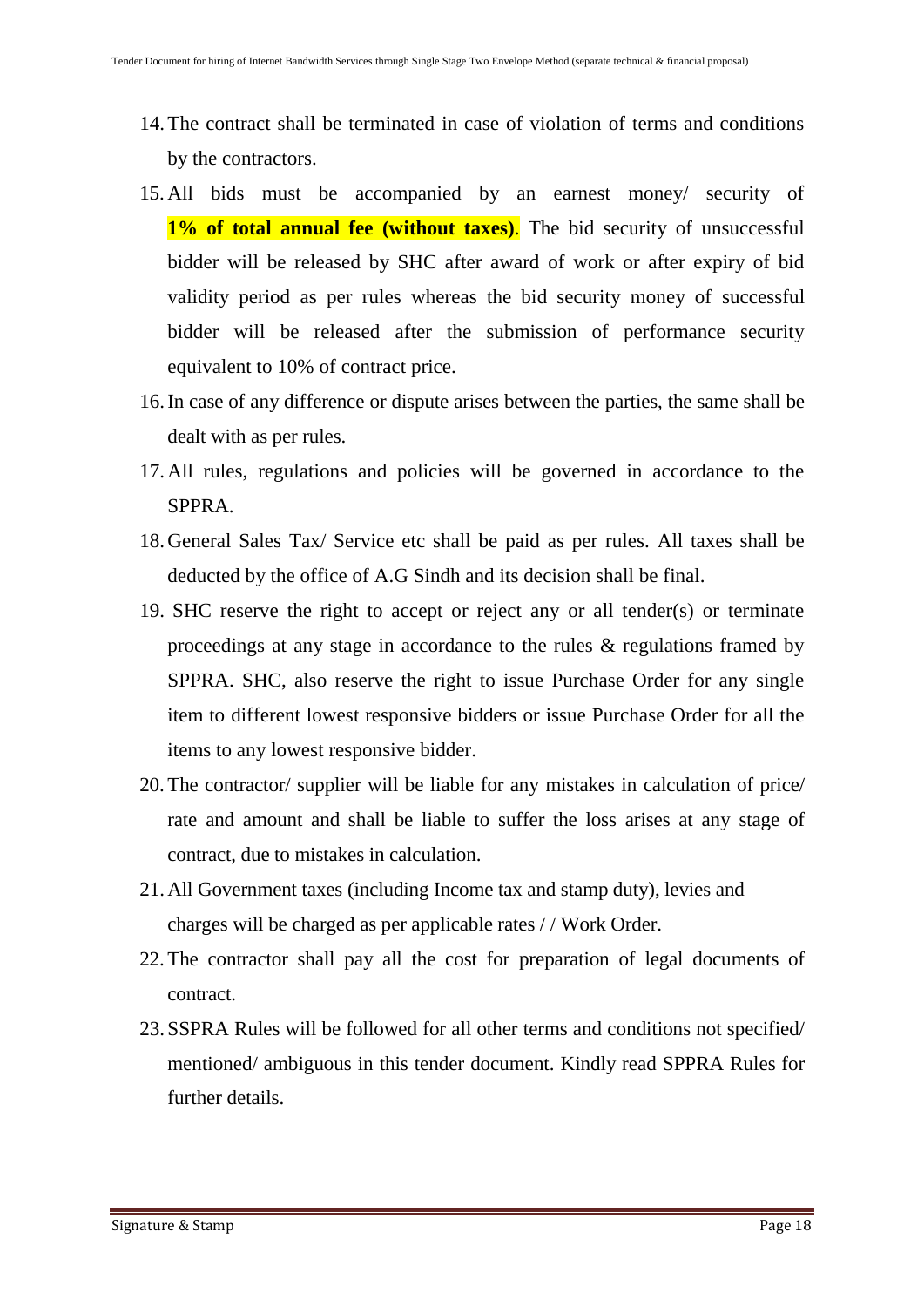# It is hereby certified that the terms and conditions have been read, agreed upon and signed.

| Name:               |  |
|---------------------|--|
|                     |  |
|                     |  |
|                     |  |
| <b>Designation:</b> |  |
|                     |  |
|                     |  |
|                     |  |
| Signature & stamp   |  |
|                     |  |
|                     |  |
|                     |  |
| <b>Cell No</b>      |  |
|                     |  |
|                     |  |